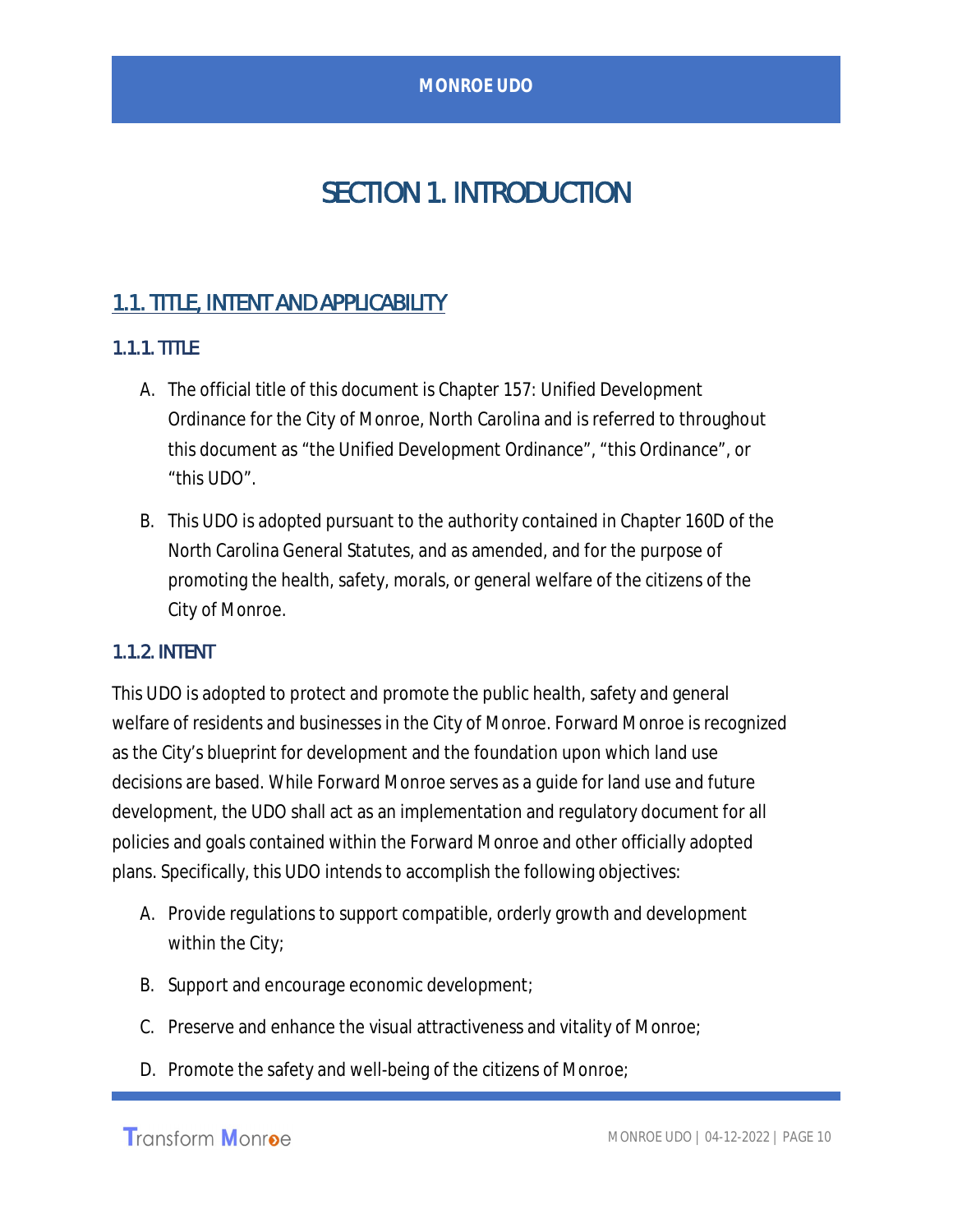- E. Secure the safety of landowners and residents from flooding, fire, seismic activity, and dangers presented from extreme weather events, to the extent possible;
- F. Protect and revitalize Monroe's neighborhoods and gateways;
- G. Ensure the provision of adequate open space;
- H. Facilitate the adequate and economical provision of transportation, water, sewage, schools, parks, and other public services;
- I. Improve the built environment and provide a comfortable environment for pedestrians;
- J. Encourage development patterns that support a variety of housing stock and community forms;
- K. Maintain the character of areas within the City, including commercial corridors, downtown, and suburban and traditional neighborhoods;
- L. Allow for a mixture of uses in certain areas of the City and promote compact urban form and walkability;
- M. Ensure sufficient land availability for public rights-of-way and utilities;
- N. Better manage and lessen congestion in the streets;
- O. Encourage increased densities in areas which can support an increase in dwelling units; and
- P. Require safe, compatible development through the use of development regulations.

#### 1.1.3. EFFECTIVE DATE

This UDO was adopted on and became effective on by Ordinance No.

, and repeals and replaces Monroe's form Unified Development Ordinance, as originally adopted on December 16, 2003, and subsequently amended, which is referred to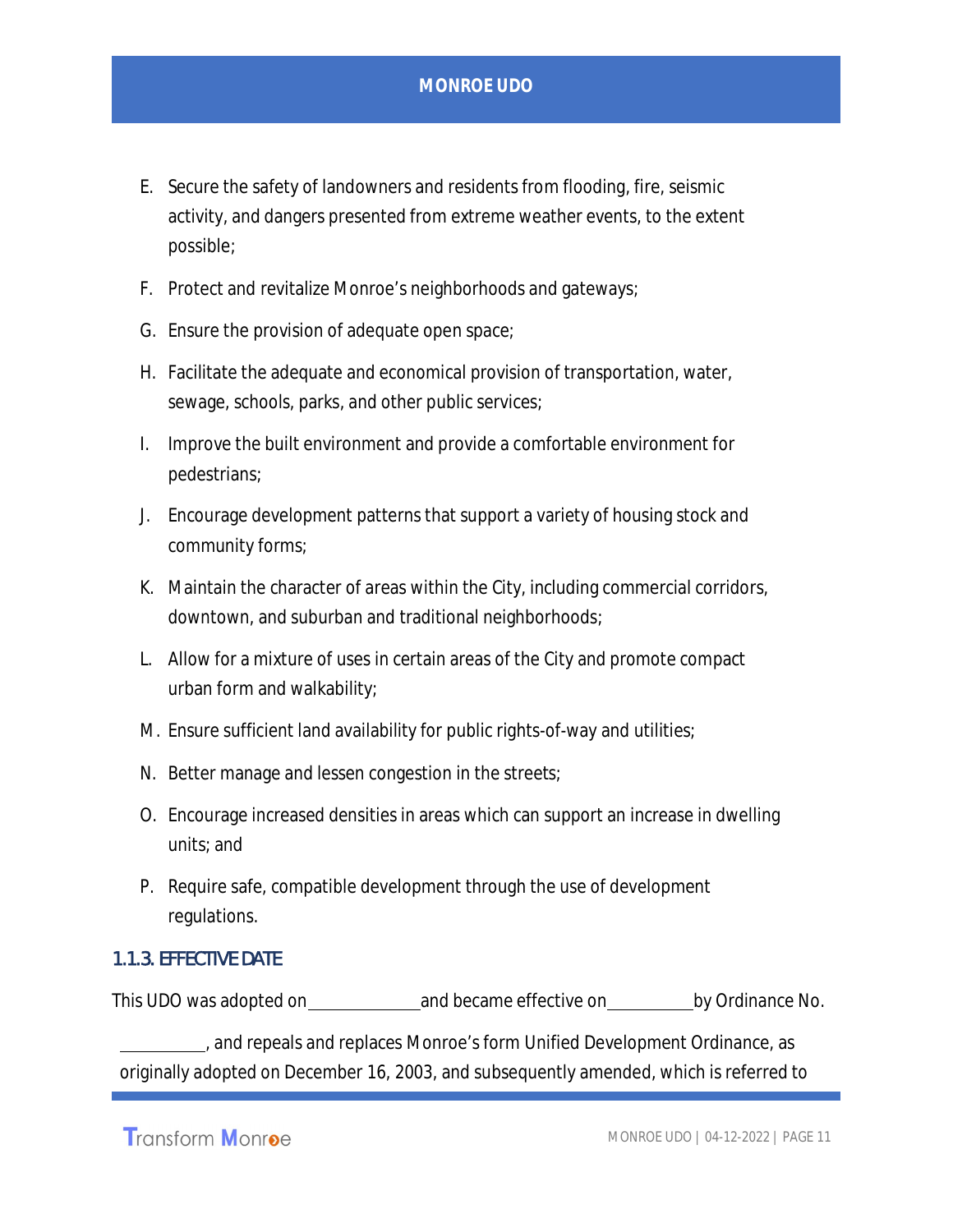throughout this document as "the previous Unified Development Ordinance", "the previous Ordinance", or "the previous UDO."

#### 1.1.4. AUTHORITY

- A. This UDO is consolidates the City's zoning, subdivision, and flood damage prevention regulations, as authorized by the North Carolina General Statutes.
- B. This UDO is adopted in accordance with:
	- 1. The Monroe City Charter;
	- 2. Chapter 160A, Article 8 (Police Powers);
	- 3. North Carolina General Statute (G.S.) § 160D-103 (Unified development ordinance);
	- 4. G.S. § 160D-201 (Planning and development jurisdiction);
	- 5. G.S. §160D-202 (Municipal extraterritorial jurisdiction);
	- 6. G.S. §160D-702 (Grant of power);
	- 7. G.S. § 160D-801 (Subdivision Regulation Authority).
	- 8. Chapter 143, Article 21 (Water and Air Resources);
	- 9. Chapter 113A, Article 4 (Sedimentation and Pollution Control);
	- 10. All other relevant laws of the state of North Carolina; and
	- 11. Any special legislation enacted by the North Carolina General Assembly.
- C. Whenever any portion, Section, or provision of this UDO refers to or cites a section of the North Carolina General Statutes, the North Carolina Administrative Code, or any other adopted state law or regulation, and that section is later amended or superseded, this UDO shall be deemed amended to refer to the amended section.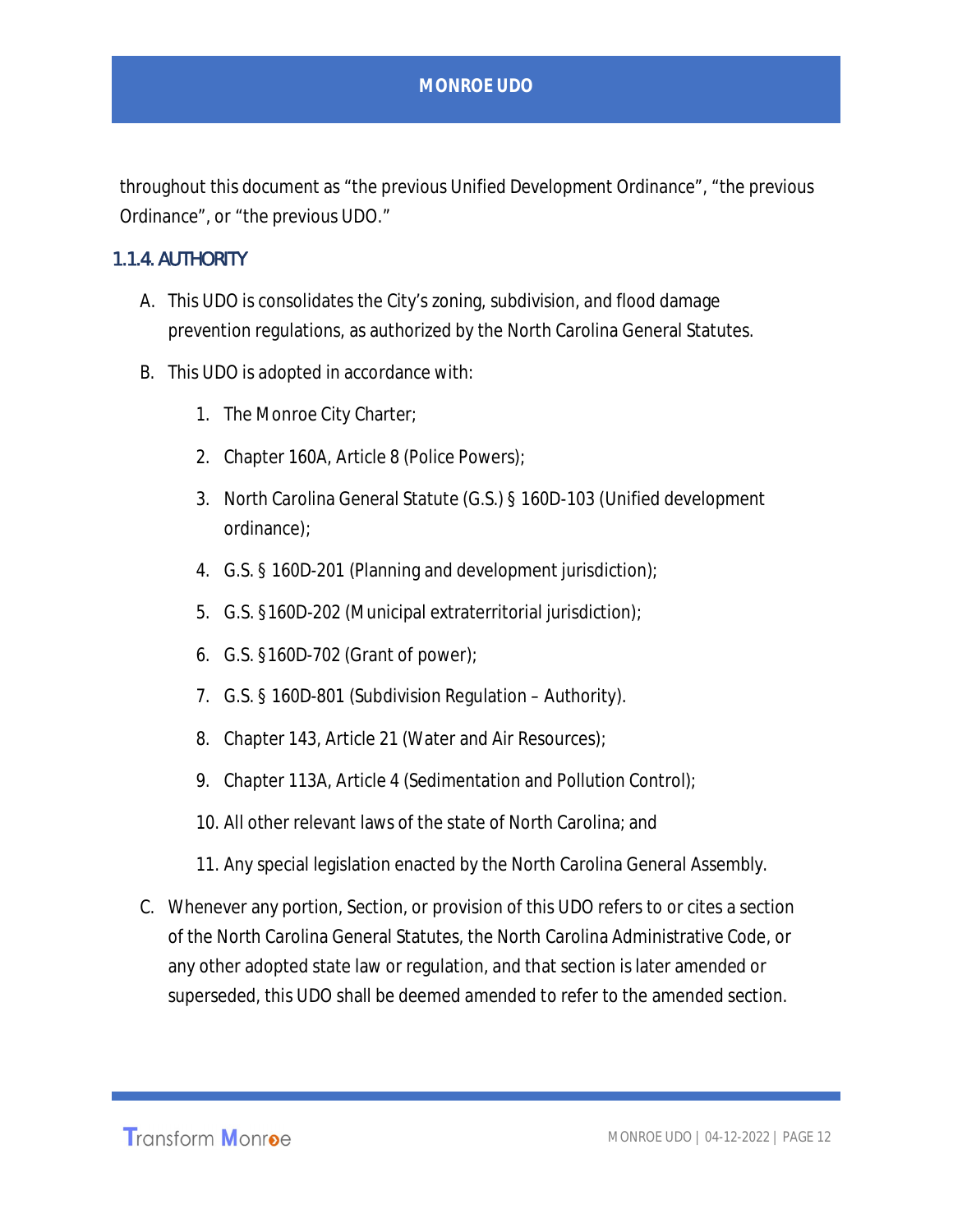# 1.1.5. APPLICABILITY

The provisions of this Ordinance shall apply to the development of all land within the corporate limits and Extraterritorial Jurisdiction (ETJ) of the City of Monroe, as shown on the adopted Official Zoning Map.

- A. No land shall be developed, unless exempted, without compliance with this Ordinance and all other applicable city, state, and federal regulations.
- B. No person shall use, occupy, or divide any land or a building or authorize or permit the use, occupancy, or division of land or a building under their control, without compliance with this Ordinance and all other applicable city, state, and federal regulations.
- C. No building, or portion thereof, shall be erected, used, occupied, maintained, moved, or altered except in conformity with the applicable regulations in this Ordinance.

#### 1.1.6. GRAPHIC IMAGES

Graphic illustrations, illustrative intents, and any photographic images used throughout this Ordinance are intended only to graphically portray the regulatory standards and overall intents established throughout this Ordinance. These images are considered guidelines as opposed to regulatory standards. Where in conflict, numerical metrics shall take precedence over graphic illustrations.

#### 1.1.7. MINIMUM REQUIREMENTS

In the interpretation and application of this Ordinance, all provisions shall be considered as minimum as minimum requirements and shall not be deemed to limit or repeal any other powers or authority granted under the North Carolina General Statutes.

#### 1.1.8. REVIEW OF PRIVATE AGREEMENTS

The City may review private agreements, such as those related to maintenance of private common open space, shared parking, or cross access easements, but the City is not responsible for monitoring or enforcing private covenants and restrictions.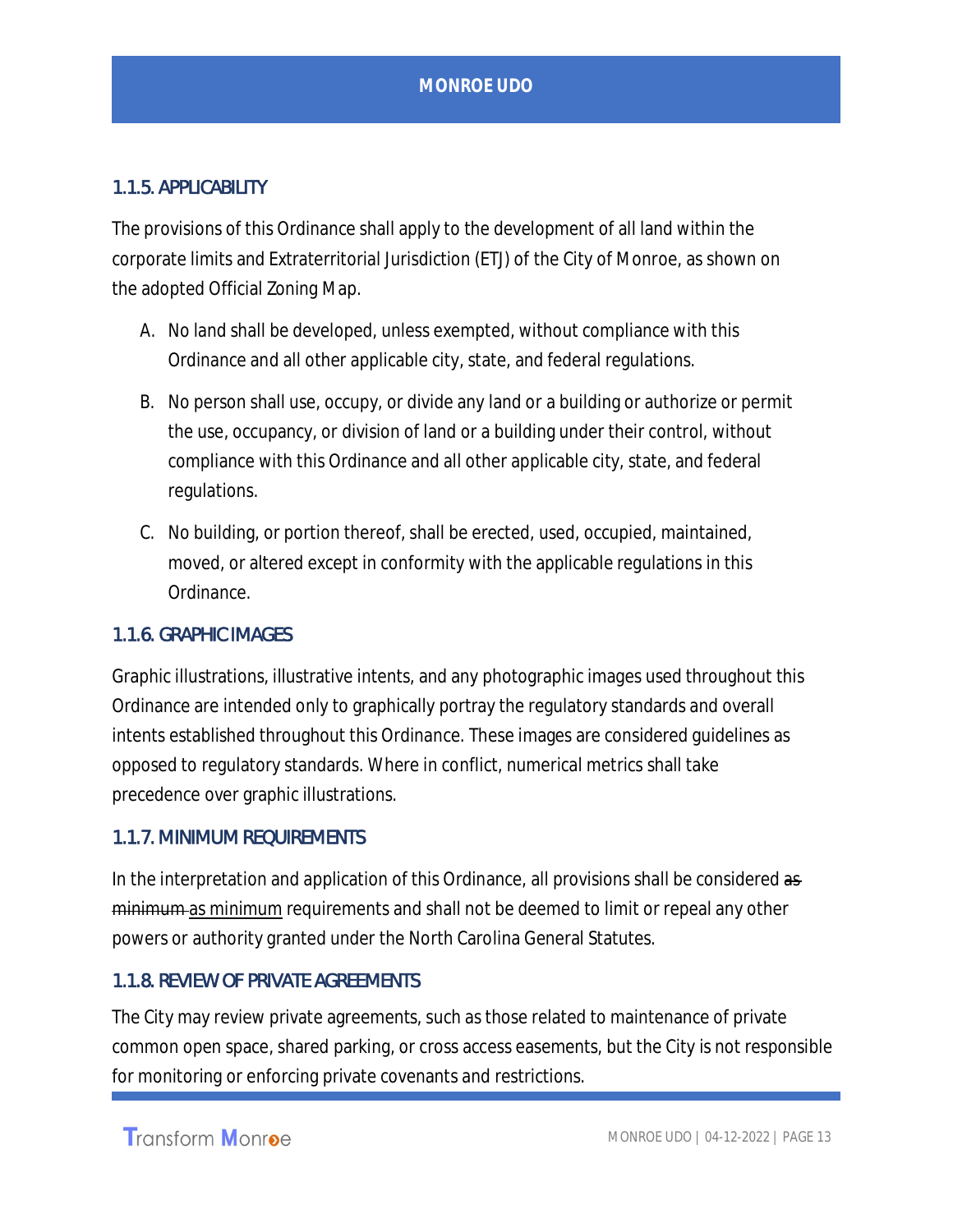# 1.1.9 EXISTING AGREEMENTS OR VESTED RIGHTS

Nothing in this UDO is intended to repeal, supersede, annul, impair, or interfere with any existing private agreements or vested rights, provided such agreements or vested rights are lawfully established and remain in effect.

#### 1.1.10 SEVERABILITY

The legislative intent of the City Council in adopting this Ordinance is that all provisions shall regulate development in accordance with the existing and future needs of the City as established in this Ordinance, and promote the public health, safety, and general welfare of the landowners and residents of Monroe. If any section, subsection, sentence, boundary, or clause of this Ordinance is for any reason held by a court of competent jurisdiction to be invalid, such decision shall not affect the validity of the remaining portions of the Ordinance. The City Council hereby declares that it would have passed this Ordinance and any section, subsection, sentence, boundary, clause, and phrase thereof, irrespective of the fact that any one or more sections, subsections, sentences, boundaries, clauses, or phrases are declared invalid.

#### 1.1.11. PROCEDURES UPON DISCOVERY OF VIOLATIONS.

- A. If the Planning Director finds that any provision of this chapter is being violated, he or she shall send a written notice to the person responsible for such violation, indicating the nature of the violation and ordering the action necessary to correct it. Additional written notices may be sent at the Planning Director's discretion.
- B. The final written notice (and the initial written notice may be the final notice) shall state what action the Administrator intends to take if the violation is not corrected and shall advise that the Administrator's decision or order may be appealed to the Board of Adjustment.
- C. Violations of this chapter will be handled in pursuant to §§ 10.19 and 10.99 of the City of Monroe Code of Ordinances.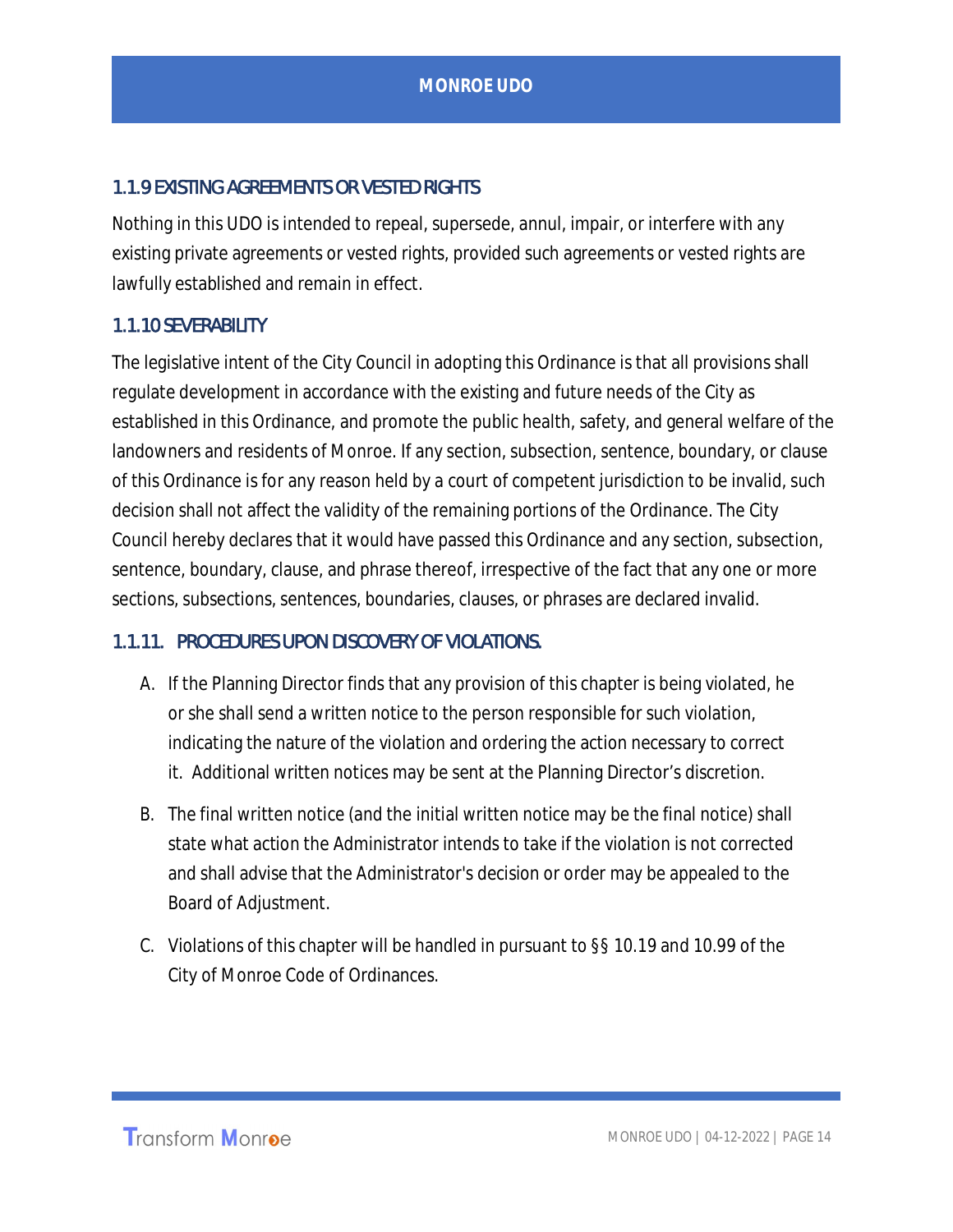# 1.2. ZONING MAP

#### 1.2.1. OFFICIAL ZONING MAP

- A. The boundaries and locations established by this Ordinance shall be designated on a map or maps entitled Official Zoning Map(s) of the City of Monroe. The Official Zoning Map, as amended, is hereby incorporated by reference herein and made part of this Ordinance.
- B. No changes shall be made in the Official Zoning Map except in conformity with the procedures set forth in this UDO.
- C. The Official Zoning Map is the final authority as to zoning status of all lands and waters in the City.
- D. In accordance with G.S. § 160D-105, the Official Zoning Map shall be maintained in a digital format and paper copies shall be kept on file in the Planning and Development Department and are available for public inspection during normal business hours.
- E. The digital version of the Official Zoning Map maintained in the offices of the Planning and Development Department shall be the final authority as to the status of the current zoning district classification of land in the City's jurisdiction.
- F. In the event that any uncertainty exists with regards to intended boundaries as shown on the Official Zoning Map, the Planning and Development Director is authorized to interpret the boundaries. The following rules shall apply:
	- 1. For boundaries shown as approximately following a street, highway alley, road, right-of-way, parkway, utility line, railroad, stream, or watercourse, the boundary shall be deemed to be the centerline of such feature.
	- 2. If a street, alley, railroad, or utility easement forming the boundary between two separate zoning districts is abandoned or removed from dedication, the district boundaries shall be construed as following the centerline of the abandoned or vacated roadbed or utility easement.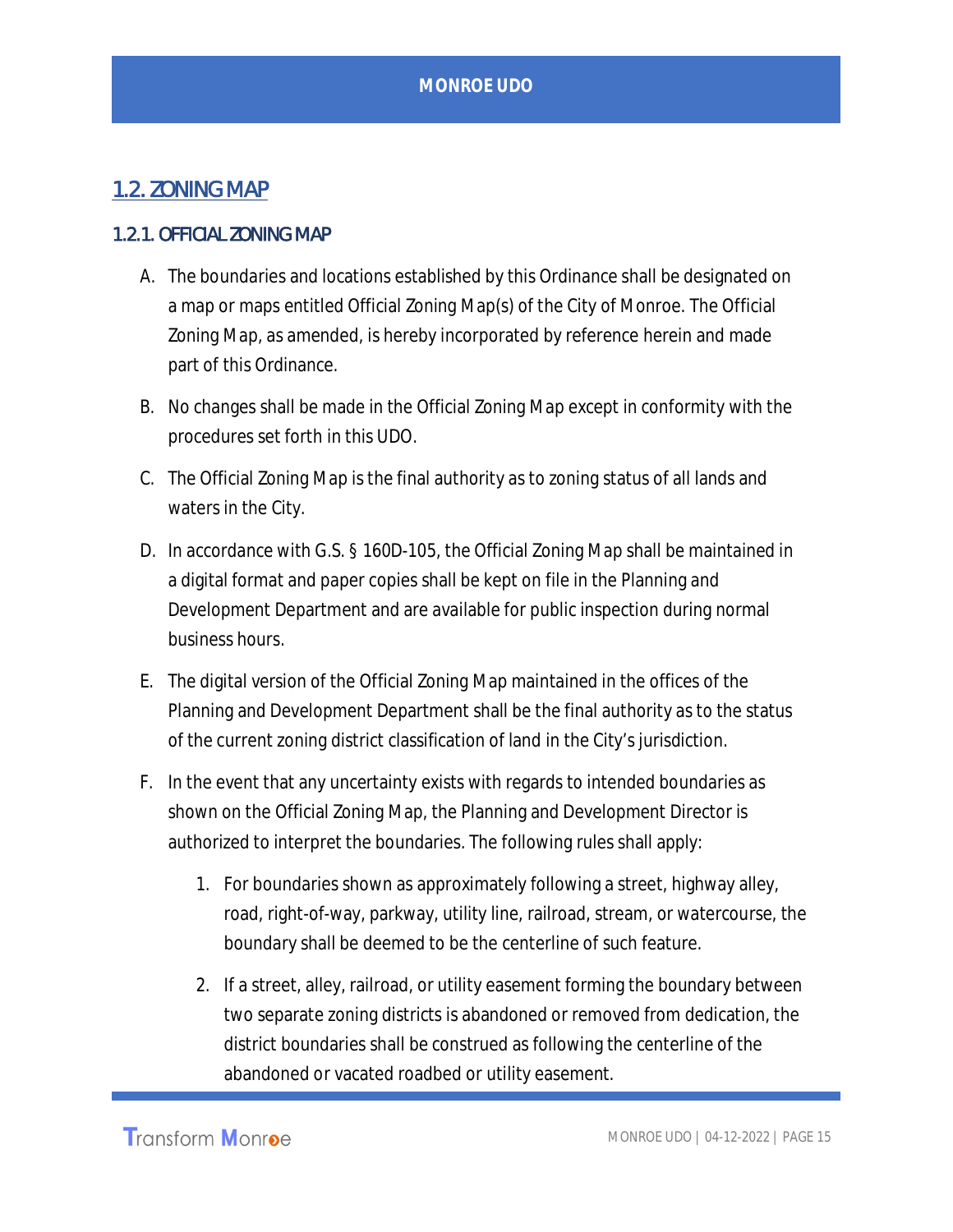- 3. Boundaries indicated as approximately following lot lines, shall be construed as following the lot line as it existed when the boundary was established; provided, however, that, where such boundaries are adjacent to a street or alley and the zoning status of the street or alley is not indicated, the boundaries shall be construed as running to the middle of the street or alley. If a subsequent minor adjustment (such as from settlement of boundary dispute or overlap) results in the lot line moving ten (10) feet or less, the zoning boundary shall be interpreted as moving with the lot line.
- 4. Boundaries indicated as approximately following the boundary of the City limits shall be construed as following the boundary of municipal corporation Municipal Corporation.
- 5. Boundaries indicated as approximately following a river, stream, canal, lake or other watercourse shall be interpreted as following the centerline of the watercourse as it actually exists, and as moving with that centerline to the extent the watercourse moves as a result of natural resources (flooding, erosion, sedimentation, etc.).
- 6. Boundaries indicated as following physical features other than those mentioned in subsections of this Section shall be construed as following such physical features, except where variation of the actual location from the mapped location would change the zoning status of a lot or parcel, and in such case the boundary shall be interpreted in such manner as to avoid changing the zoning status of any lot or parcel.
- 7. Boundaries indicated as parallel to or extensions of features indicated in subsections of this Section shall be construed as being parallel to or extensions of such feature.
- 8. Wherever a single lot is located within two or more different zoning districts, each portion of the lot shall be subject to all the regulations applicable to the zoning district where it is located.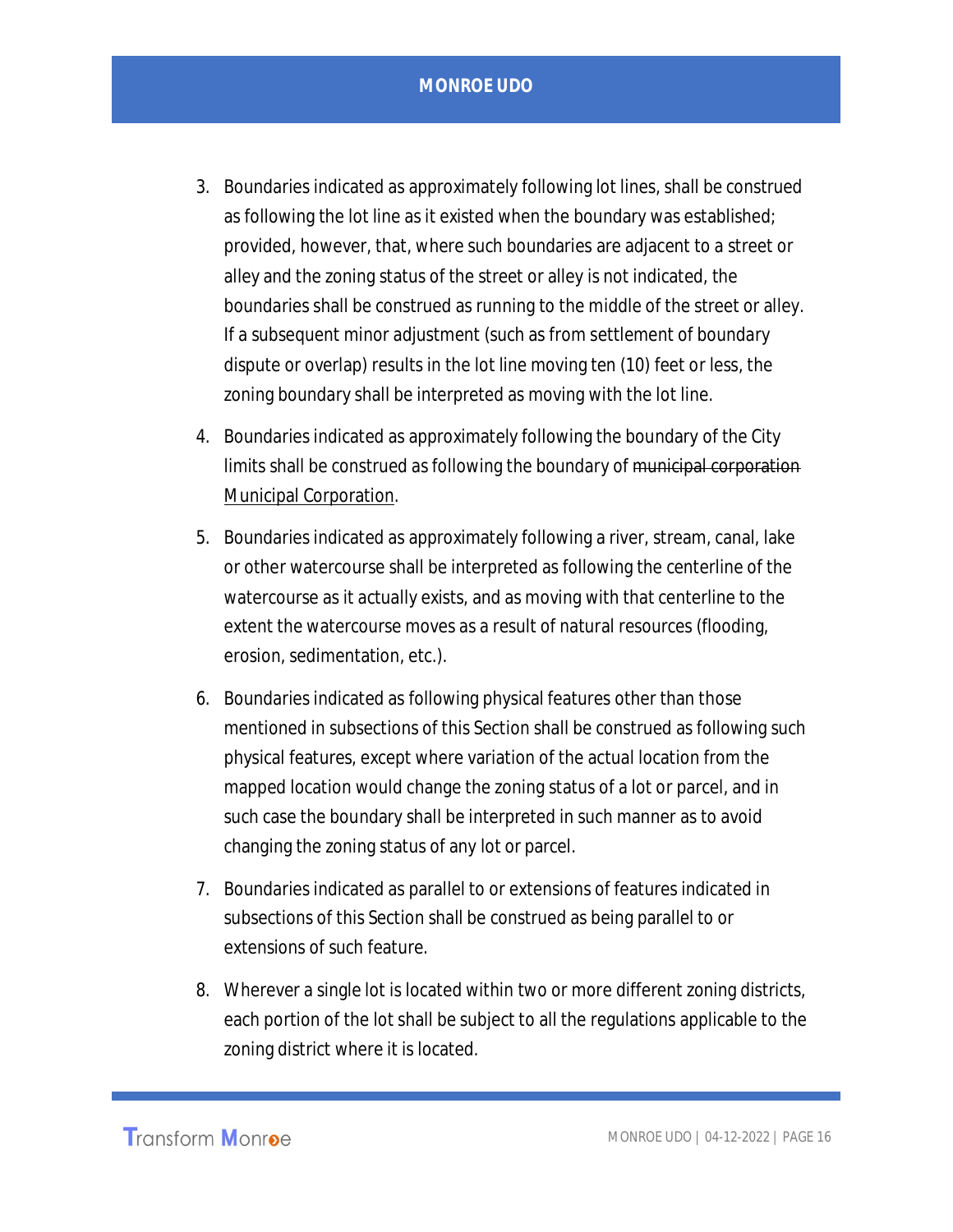9. Distances not specifically indicated on the Official Zoning Map shall be determined by the scale of the map.

# 1.3. ZONING DISTRICTS

## 1.3.1. ZONING DISTRICTS ESTABLISHED

- A. **Purpose**. For this purpose of this UDO, the City of Monroe is hereby divided into traditional zoning districts, mixed-use districts, overlays, and conditional districts. Land zoned under the previous UDO shall be reclassified to one of the zoning district classifications in this UDO, as set forth in Sections 4-6.
- B. **Intent**. It is the intent of this Section to list all zoning districts (traditional and mixed use).
	- 1. Section 4 of this UDO establishes all standards for traditional zoning districts.
	- 2. Section 5 establishes all standards for mixed-use districts. The location of mixed-use zoning districts shall be consistent with the mixed-use nodes recognized in the City's Land Use Plan, Forward Monroe.
	- 3. Section 6 establishes all standards for overlays.
	- 4. Conditional districts shall follow the standards set forth in Section 3 and Section 4.6 of this UDO.
- C. **Transition to New Zoning Districts**. As of the effective date of this UDO, land zoned with a zoning district classification from the previous UDO shall be translated or reclassified to one of the zoning district classifications in this UDO as set forth in Sections 4-6. Table 1.3.1 below shows the translation or reclassification of the former zoning districts used in the previous UDO to the corresponding new zoning districts under this UDO. If a use was a lawfully established permitted use before the effective date of this UDO, and is subsequently made a special use in Table 7.1 Table of Permissible Uses, the use shall be considered a lawfully established lawfully established special use.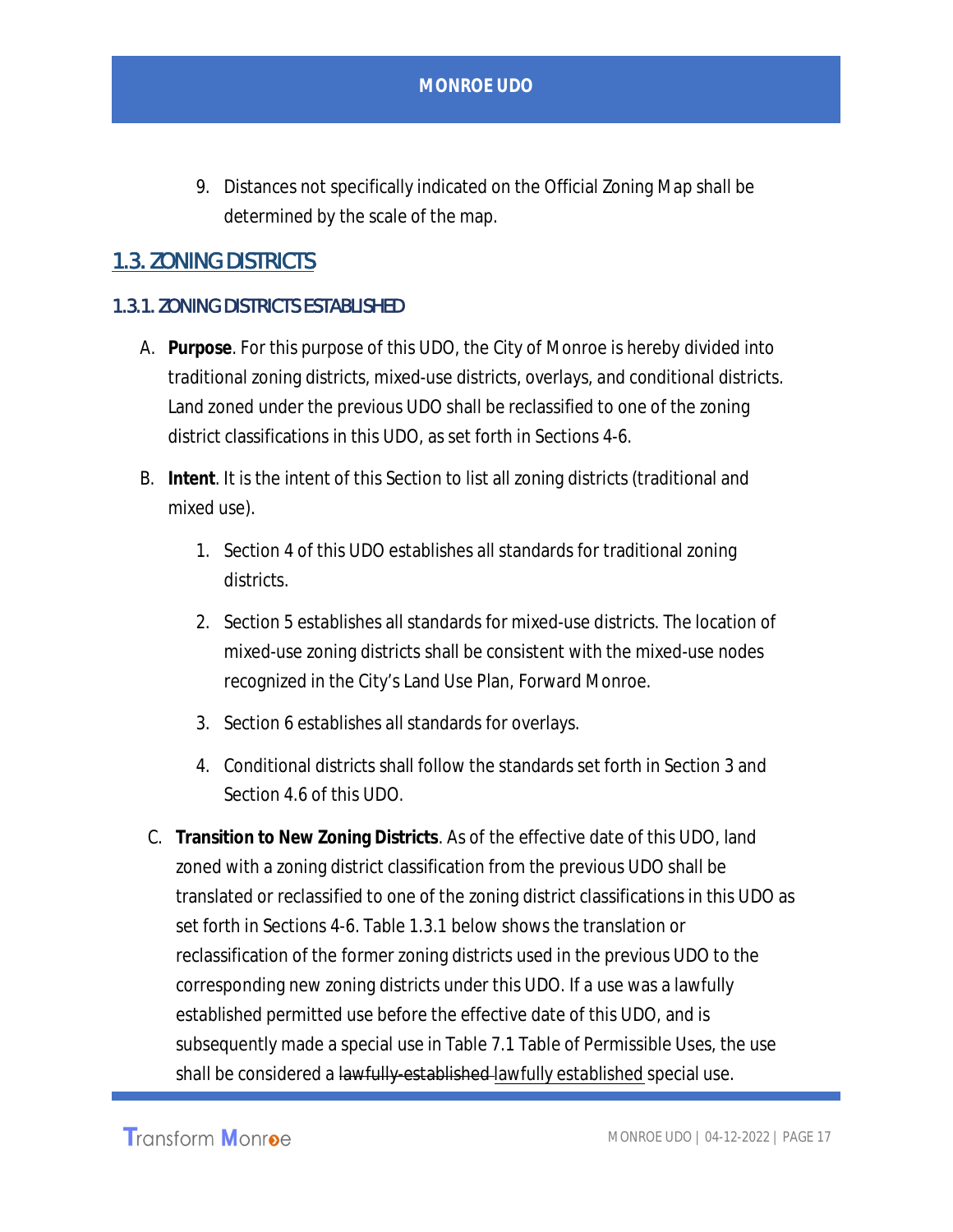Previously approved conditional districts are recognized as conforming and shall continue under the provisions of the adopted conditional district ordinance. Unless prohibited by City Council as part of the original approval, a conditional rezoning approved before the effective date of this UDO may include minor changes from the approved conditions in accordance with the standards for site and development plan reviews in Section 3.4.17. To the extent a landowner proposes development that is not allowed by a conditional zoning approved before effective date of this UDO, it must be amended in accordance with the standards for a zoning map amendment (rezoning) consistent with Section 3.4.6.

| <b>Former Zoning District</b>             | <b>New Zoning District</b>                                      |
|-------------------------------------------|-----------------------------------------------------------------|
| Residential                               |                                                                 |
| R-40 (Residential Low Density)            | RR (Residential Rural)                                          |
| R-20 (Residential Low Density)            | RLD (Residential Low Density)                                   |
| R-10 (Residential High Density)           | RMD (Residential Medium Density)                                |
| R-MF (Residential, Multi Family)          | RHD (Residential High Density)                                  |
| R-MH (Residential, Manufactured Home)     | RLD (Residential Low Density)                                   |
| Commercial                                |                                                                 |
| <b>CBD (Commercial Business District)</b> | OM (Office/Medical) and DC-MX, DG-MX                            |
| OT (Office/Transitional)                  | OM (Office/Medical)                                             |
| <b>GB</b> (General Business)              | NB (Neighborhood Business) and GB (General<br><b>Business</b> ) |
| Industrial                                |                                                                 |
| GI (General Industrial)                   | GI (General Industrial)                                         |
|                                           | HI (Heavy Industrial)                                           |
| Planned                                   |                                                                 |

Table 1.3.1. Former Districts and New Districts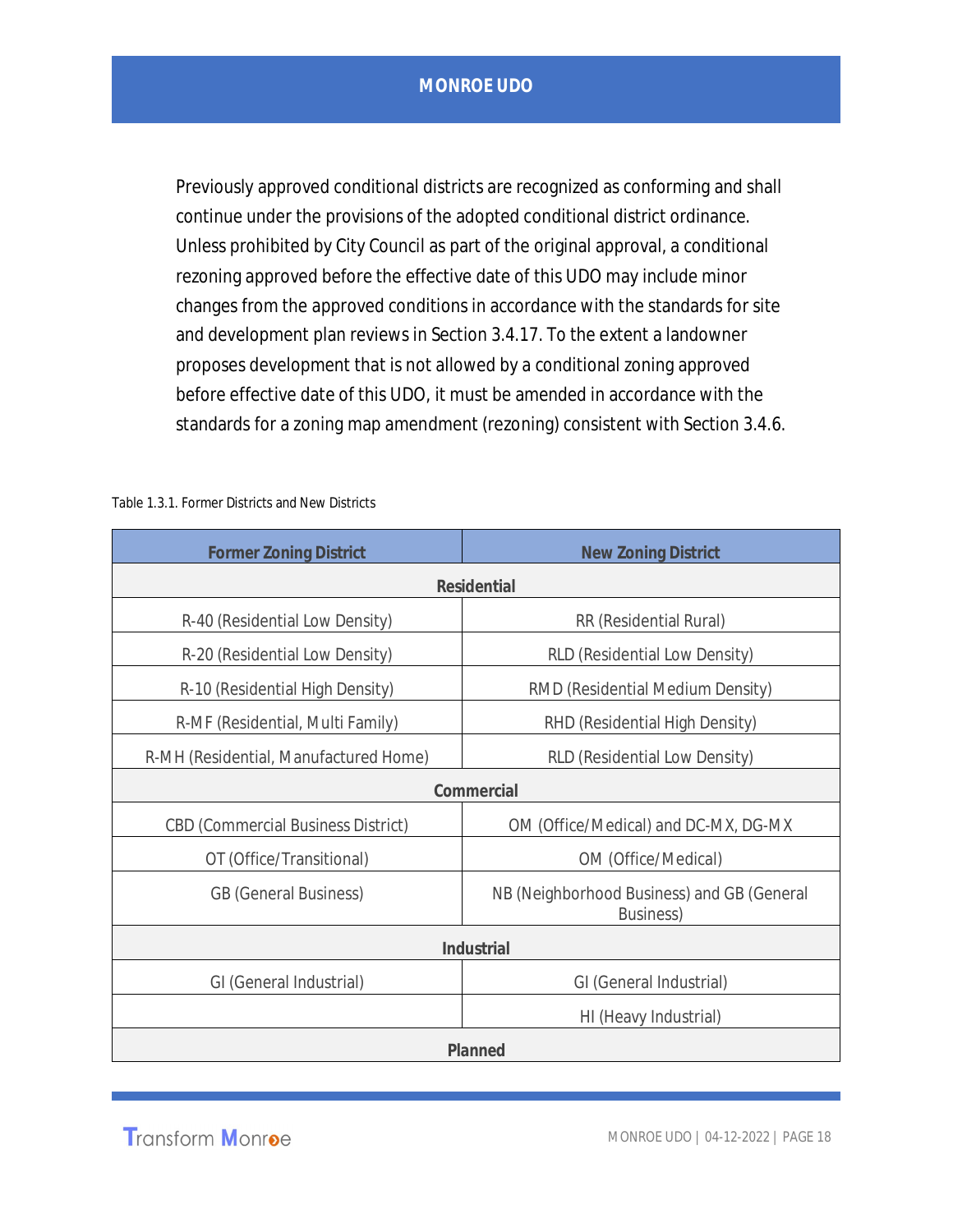|           | PCD (Planned Commerce Development)      |
|-----------|-----------------------------------------|
|           | PUD (Planned Unit Development)          |
| Mixed-Use |                                         |
|           | DC-MX (Downtown Central Mixed-Use)      |
|           | DG-MX (Downtown Gateway Mixed-Use)      |
|           | CC-MX1 (Community Corridor Mixed-Use 1) |
|           | CC-MX2 (Community Corridor Mixed-Use 2) |
|           | RC-MX (Regional Corridor Mixed-Use)     |
|           | MD-MX (Medical District Mixed-Use)      |

#### 1.3.2. ZONING DISTRICTS – PURPOSE AND INTENT

- A. **Residential.**
	- 1. Residential Rural (RR) Intends to implement the rural residential land use character area as identified in Forward Monroe.
	- 2. Residential, Low Density (RLD) Intends to implement the rural residential land use character area as identified in Forward Monroe.
	- 3. Residential, Medium Density (RMD) Intends to implement the suburban residential land use character area as identified in Forward Monroe.
	- 4. Residential, High Density (RHD) Intends to implement the traditional residential land use character area as identified in Forward Monroe.
- B. **Commercial.**
	- 1. Office/Medical (OM) Intends to accommodate a mixture of office, medical, and residential uses. OM shall help act as a transition between commercial areas and residential districts.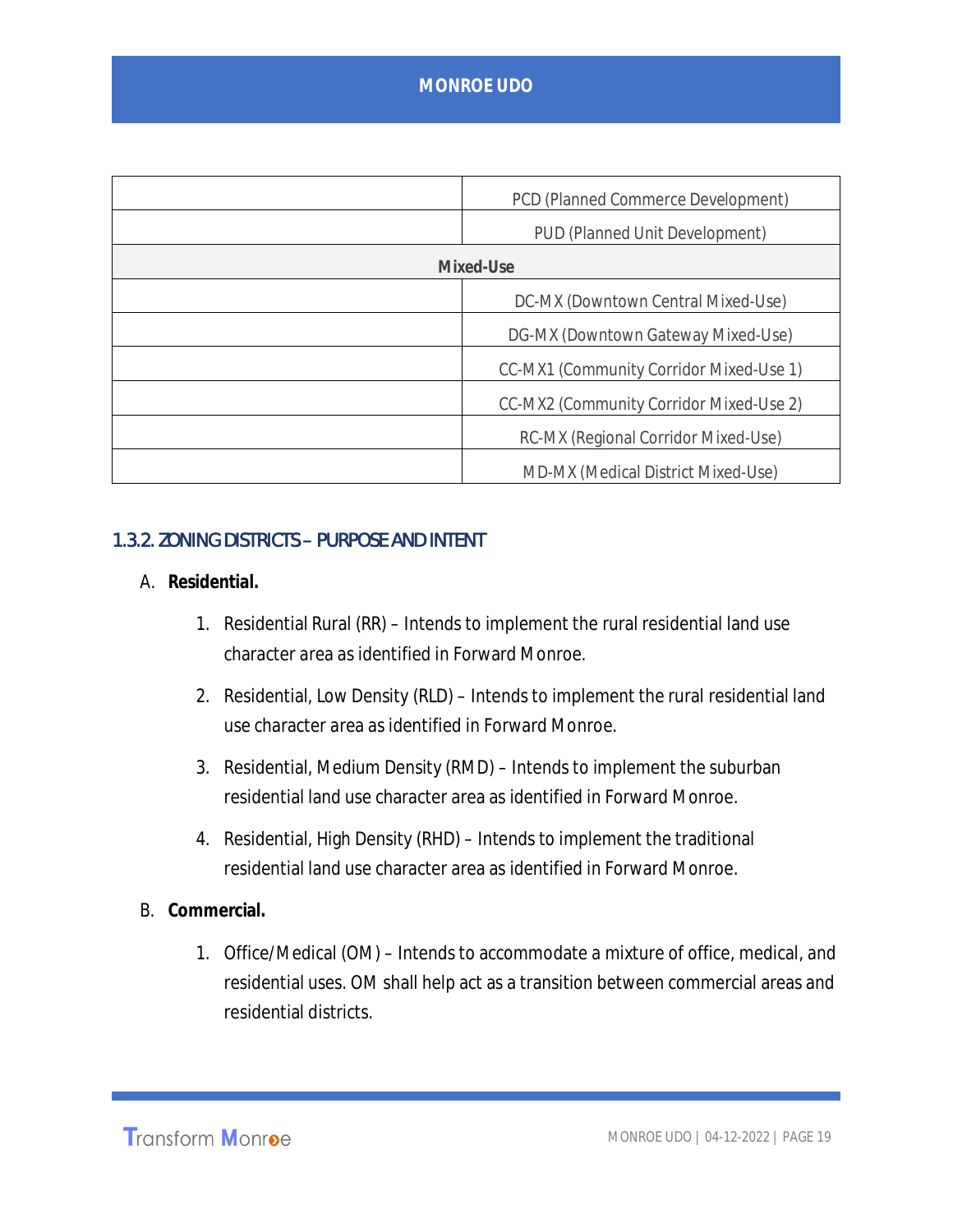- 2. Neighborhood Business (NB) Intends to permit neighborhood commercial establishments.
- 3. General Business (GB) Intends to allow for a variety of commercial establishments.
- C. **Industrial.**
	- 1. General Industrial (GI) Intends to allow for varying intensities of light industrial uses.
	- 2. Heavy Industrial (HI) Intends to allow for heavy industrial uses.
- D. **Planned**
	- 1. Planned Commercial Development (PCD) Intends to allow for master planned commercial developments.
	- 2. Planned Unit Development (PUD) Intends to allow for master planned residential developments.
- E. **Mixed-Use Districts.** The mixed-use districts intend to allow for a mixture of uses with varying development standards to promote compact, walkable, urban environments.
	- 1. Downtown Central Mixed-Use (DC-MX)
	- 2. Downtown Gateway Mixed-Use (DG-MX)
	- 3. Community Corridor Mixed-Use 1 (CC-MX1)
	- 4. Community Corridor Mixed-Use 2 (CC-MX2)
	- 5. Regional Corridor Mixed-Use (RC-MX)
	- 6. Medical District Mixed-Use (MD-MX)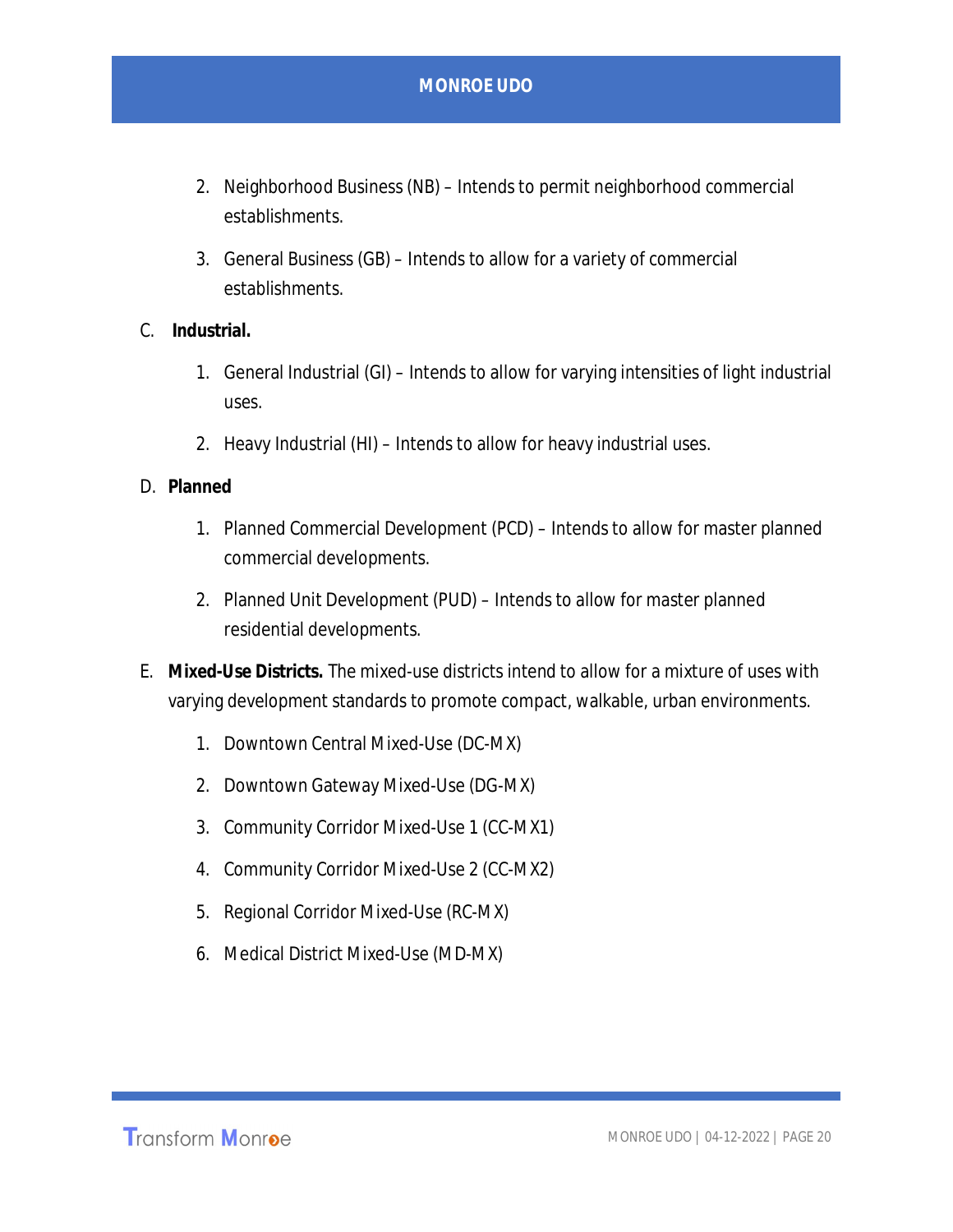# 1.4. TRANSITIONAL PROVISIONS

#### 1.4.1. EXISTING NONCONFORMITIES

 A legal structure, use, or lot that conformed to previous standards and regulations set forth in the previous UDO prior to the effective date of this UDO, but no longer meets the standards set forth in this UDO, the structure, use, or lot shall be deemed nonconforming and shall meet the provisions set forth in Section 10: Nonconformities.

#### 1.4.2. ILLEGAL STRUCTURES, USES OR LOTS

Any structure, use, or lot which has been created or configured illegally prior to the adoption of this UDO, but is subsequently made legal by this UDO, shall be deemed as legal on the effective date of this UDO adoption. Conversely, any structure, use or lotwhichlot that was illegal prior to the adoption of this UDO, and still does not meet the standards and regulations in the UDO are considered illegal. Illegal structures, uses, and lots shall not be considered under this Ordinance as nonconforming.

#### 1.4.3. PRIOR APPROVALS

- A. Any development approvals granted before effective date of this UDO shall remain valid until their expiration date.
- B. Developments with valid approvals may be carried out in accordance with the terms and conditions of their approval and the development standards in effect at the time of approval, provided the approval is valid and has not expired.
- C. If an approval expires or is revoked, any subsequent development of the site shall be applied for in accordance with the procedures and standards of this UDO.
- D. An applicant shall be deemed to have initiated an approved development upon the subsequent application and diligent pursuit of other required city, state, or federal permits or approvals.